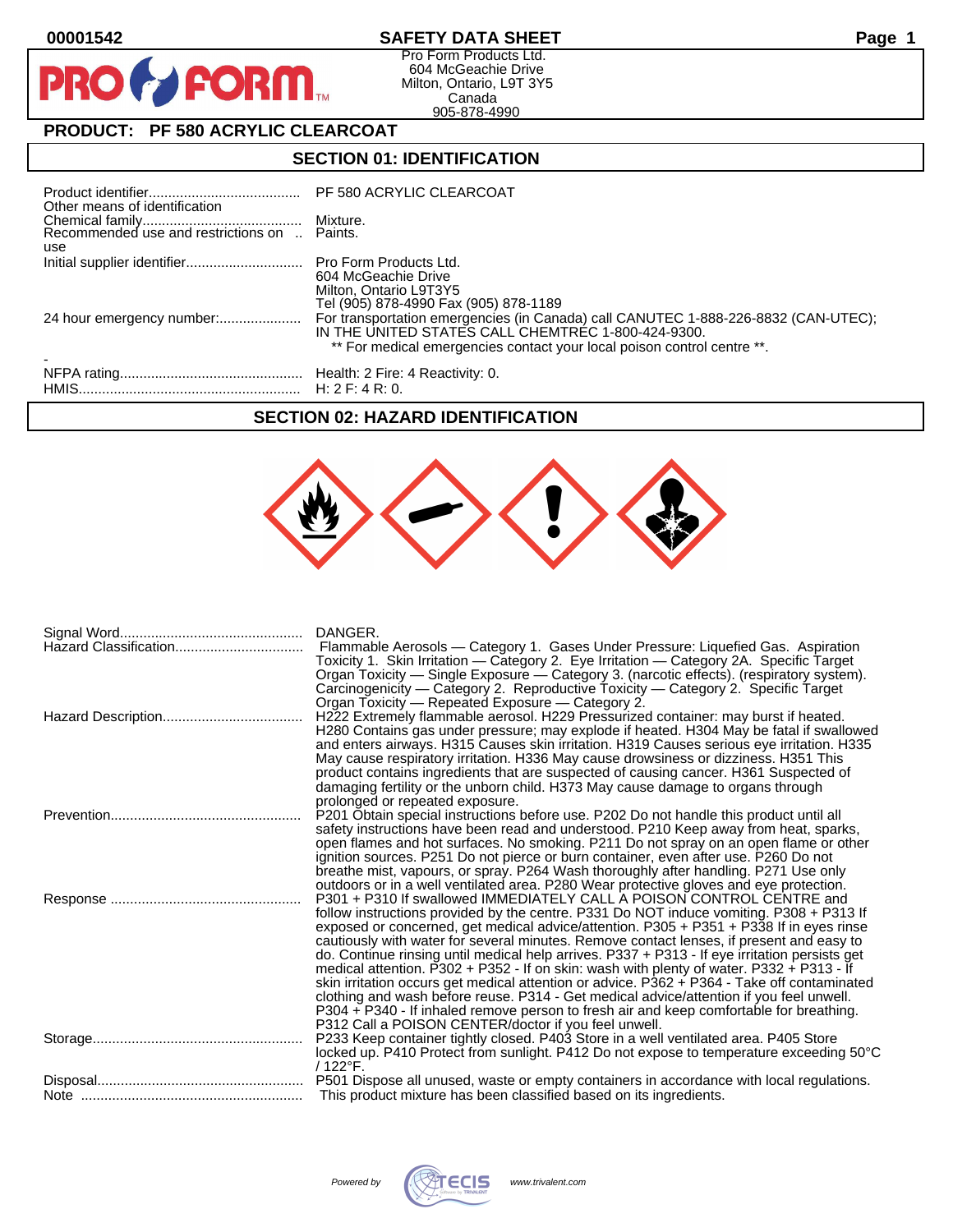# **SECTION 03: COMPOSITION / INFORMATION ON INGREDIENTS** CHEMICAL NAME AND SYNONYMS GAS AND SAND THE SERVICES AND LOCAS # STATE OF THE SERVICES AND THE SERVICES AND THE STATE OF THE SERVICE OF THE SERVICE OF THE SERVICE OF THE SERVICE OF THE SERVICE OF THE SERVICE OF THE SERVICE Acetone 67-64-1 30-60 Propane 10-30 and 10-30 and 10-30 and 10-30 and 10-30 and 10-30 and 10-30 and 10-30 and 10-30 and 10-30 and 10 Solvent naphtha (petroleum), light aliph. (VM&P Naphtha) 64742-89-8 64742-89-8 7-13 Isobutane 75-28-5 3-10 Methyl Ethyl Ketone 3-7 and 300 and 300 and 300 and 300 and 300 and 300 and 300 and 300 and 300 and 300 and 300 and 300 and 300 and 300 and 300 and 300 and 300 and 300 and 300 and 300 and 300 and 300 and 300 and 300 and 30 2-Propanol, 1-methoxy-, acetate 108-65-6 108-65-6 1-5 Naphtha (petroleum), hydrotreated heavy 64742-48-9 1-5 Naphtha (petroleum), hydrotreated light 64742-49-0 1-5 Xylene 1330-20-7 1-5 Ethylbenzene 100-41-4 0.1-1

<<The actual concentration(s) withheld as a trade secret>> .

### **SECTION 04: FIRST-AID MEASURES**

|                                                                  | If inhaled, remove to fresh air. If not breathing, give artificial respiration. If breathing is<br>difficult, give oxygen, obtain medical attention.                                                                                                                                                                                                                                                                                                                                                                      |
|------------------------------------------------------------------|---------------------------------------------------------------------------------------------------------------------------------------------------------------------------------------------------------------------------------------------------------------------------------------------------------------------------------------------------------------------------------------------------------------------------------------------------------------------------------------------------------------------------|
|                                                                  | If ingestion is suspected, contact physician or poison control center immediately. Do not induce vomiting. If spontaneous vomiting occurs have victim lean forward with head down<br>to prevent aspiration of fluid into the lungs. Never give anything by mouth to an                                                                                                                                                                                                                                                    |
|                                                                  | unconscious person.<br>Remove all contaminated clothing and immediately wash the exposed areas with copious amounts of water for a minimum of 30 minutes or up to 60 minutes for critical body areas. If<br>irritation persists, seek medical attention.                                                                                                                                                                                                                                                                  |
|                                                                  | In case of contact, immediately flush eyes, keeping eyelids open, with plenty of water for at                                                                                                                                                                                                                                                                                                                                                                                                                             |
| Most important symptoms and effects,<br>whether acute or delayed | least 15 minutes. Obtain medical attention.<br>Harmful if swallowed, in contact with skin or if inhaled. Causes skin irritation. Causes<br>serious eye irritation. Symptoms may include stinging, tearing, redness, swelling, and<br>blurred vision. This product contains ingredients that are suspected of damaging fertility or                                                                                                                                                                                        |
|                                                                  | the unborn child. This product contains ingredients that may cause cancer. Vapors have a<br>narcotic effect and may cause headache, fatigue, dizziness and nausea. Causes damage<br>to organs through prolonged or repeated exposure.<br>Treat victims symptomatically. The main hazard from ingestion is aspiration of the liquid<br>into the lungs producing chemical pneumonitis. In the event of an incident involving this<br>product ensure that medical authorities are provided a copy of this safety data sheet. |

### **SECTION 05: FIRE-FIGHTING MEASURES**

| Suitable and unsuitable extinguishing<br>media<br>Specific hazards arising from the<br>hazardous product, such as the nature of<br>any hazardous combustion products<br>Special protective equipment and<br>precautions for fire-fighters | "Alcohol" foam, CO2, dry chemical. In cases of larger fires, water spray should be used.<br>Do not use water in a jet.<br>Extremely flammable aerosol. Aerosol can will explode if heated. Thermal decomposition<br>products are toxic. May include: Oxides of carbon (CO, CO2). Hydrocarbon fumes and<br>smoke.<br>Extremely flammable aerosol. Fire in vicinity poses risk of pressure build-up rupture. In fire<br>situations involving the surrounding area, cool the product down with plenty of water. In<br>case of exothermic decomposition, as indicated by generation of large volumes of smoke, |
|-------------------------------------------------------------------------------------------------------------------------------------------------------------------------------------------------------------------------------------------|------------------------------------------------------------------------------------------------------------------------------------------------------------------------------------------------------------------------------------------------------------------------------------------------------------------------------------------------------------------------------------------------------------------------------------------------------------------------------------------------------------------------------------------------------------------------------------------------------------|
|                                                                                                                                                                                                                                           | spray immediately and thoroughly with water or pour water on. Firefighter should be<br>equipped with self-contained breathing apparatus and full protective clothing to protect<br>against potentially toxic and irritating fumes. Keep run-off water from entering sewers and                                                                                                                                                                                                                                                                                                                             |

#### **SECTION 06: ACCIDENTAL RELEASE MEASURES**

other waterways. Dike for water control.

Personal precautions, protective ............ No action shall be taken involving any personal risk or without suitable training. Isolate area equipment and emergency procedures and keep unauthorized people away. Do not walk through spilled material. Wear recommended protective equipment. Ventilate. Open windows and doors to allow air circulation. Dike area to prevent spreading. The use of absorbent socks or spill pillows may be required. Stop leak if safe to do so. Prevent runoff into drains, sewers, and other waterways. Equipment should be grounded.

Methods and materials for containment and cleaning up

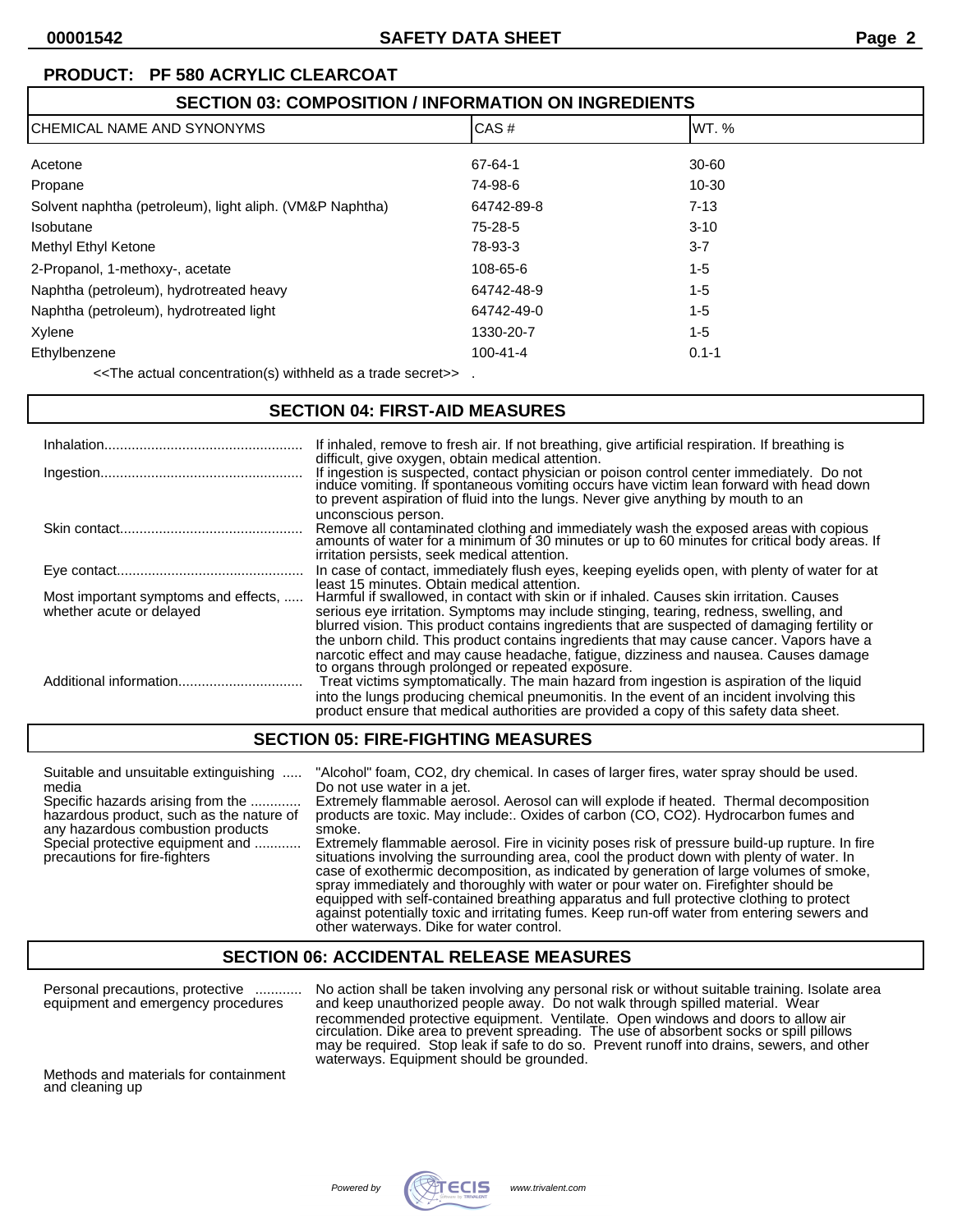# **SECTION 06: ACCIDENTAL RELEASE MEASURES**

| Leak/spill | Ventilate. Eliminate all sources of ignition. Contain the spill. Avoid all personal contact.<br>Evacuate all non-essential personnel. Prevent runoff into drains, sewers, and other<br>waterways. Absorb with earth, sand, or another dry inert material. Shovel or pump to drum<br>or salvage tank. Spilled material and water rinses are classified as chemical waste, and<br>must be disposed of in accordance with current local, provincial, state, and federal |
|------------|----------------------------------------------------------------------------------------------------------------------------------------------------------------------------------------------------------------------------------------------------------------------------------------------------------------------------------------------------------------------------------------------------------------------------------------------------------------------|
|            | regulations.                                                                                                                                                                                                                                                                                                                                                                                                                                                         |

#### **SECTION 07: HANDLING AND STORAGE**

| Precautions for safe handling                                   | Pressurized container: Do not pierce or burn, even after use. Do not use if spray button is<br>missing or defective. Do not spray on a naked flame or any other incandescent material.<br>Do not smoke while using or until sprayed surface is thoroughly dry. Do not pressurize, cut,<br>weld, braze, solder, drill, grind, or expose empty containers to heat, sparks or open flames.<br>Keep away from heat, sparks, and open flame. Always adopt precautionary measures<br>against build-up of static which may arise from appliances, handling and the containers in<br>which product is packed. Ground handling equipment. Avoid all skin contact and ventilate<br>adequately, otherwise wear an appropriate breathing apparatus. Avoid breathing vapours<br>or mist. Handle and open container with care. Employees should wash hands and face<br>before eating or drinking. |
|-----------------------------------------------------------------|-------------------------------------------------------------------------------------------------------------------------------------------------------------------------------------------------------------------------------------------------------------------------------------------------------------------------------------------------------------------------------------------------------------------------------------------------------------------------------------------------------------------------------------------------------------------------------------------------------------------------------------------------------------------------------------------------------------------------------------------------------------------------------------------------------------------------------------------------------------------------------------|
| Conditions for safe storage, including any<br>incompatibilities | Keep away from heat, sparks, and open flames. Keep container closed when not in use.<br>Store away from oxidizing and reducing materials. Store away from sunlight. Do not store<br>above 50 deg C.                                                                                                                                                                                                                                                                                                                                                                                                                                                                                                                                                                                                                                                                                 |

#### **SECTION 08: EXPOSURE CONTROLS / PERSONAL PROTECTION**

| <b>INGREDIENTS</b>                                                                                                                                                                                                                                                                                                                                                                                                                                                                                                                                          | <b>TWA</b>              | <b>ACGIH TLV</b><br><b>STEL</b>                                                                                                                                                  | <b>PEL</b>      | <b>OSHA PEL</b><br><b>STEL</b> | <b>NIOSH</b><br><b>REL</b> |
|-------------------------------------------------------------------------------------------------------------------------------------------------------------------------------------------------------------------------------------------------------------------------------------------------------------------------------------------------------------------------------------------------------------------------------------------------------------------------------------------------------------------------------------------------------------|-------------------------|----------------------------------------------------------------------------------------------------------------------------------------------------------------------------------|-----------------|--------------------------------|----------------------------|
| Acetone                                                                                                                                                                                                                                                                                                                                                                                                                                                                                                                                                     | 250 ppm TLV             | 500 ppm<br>CA ON: 500ppm (TWA); 750ppm (STEL)                                                                                                                                    | 1,000 ppm       | Not established                | 250 ppm                    |
| Propane                                                                                                                                                                                                                                                                                                                                                                                                                                                                                                                                                     | 1,000 ppm               | Not established                                                                                                                                                                  | 1,000 ppm       | Not established                | 1,000 ppm                  |
| Solvent naphtha<br>(petroleum), light aliph.<br>(VM&P Naphtha)                                                                                                                                                                                                                                                                                                                                                                                                                                                                                              | 100 ppm                 | 300 ppm                                                                                                                                                                          | $100$ ppm       | Not established                | Not established            |
| Isobutane                                                                                                                                                                                                                                                                                                                                                                                                                                                                                                                                                   | Not established         | Not established                                                                                                                                                                  | Not established | Not established                | 800 ppm                    |
| Methyl Ethyl Ketone                                                                                                                                                                                                                                                                                                                                                                                                                                                                                                                                         | 200 ppm                 | 300 ppm                                                                                                                                                                          | 200 ppm         | Not established                | 200 ppm TWA                |
|                                                                                                                                                                                                                                                                                                                                                                                                                                                                                                                                                             |                         | CA ON: 200ppm (TWA), 300ppm (STEL)                                                                                                                                               |                 |                                |                            |
| 2-Propanol, 1-methoxy-,<br>acetate                                                                                                                                                                                                                                                                                                                                                                                                                                                                                                                          | 50 ppm                  | 75 ppm                                                                                                                                                                           | Not established | Not established                | Not established            |
| Naphtha (petroleum),<br>hydrotreated heavy                                                                                                                                                                                                                                                                                                                                                                                                                                                                                                                  | 175 ppm                 | Not established                                                                                                                                                                  | Not established | Not established                | Not established            |
| Naphtha (petroleum),<br>hydrotreated light                                                                                                                                                                                                                                                                                                                                                                                                                                                                                                                  | 1640 mg/m3<br>(heptane) | Not established                                                                                                                                                                  | Not established | Not established                | Not established            |
|                                                                                                                                                                                                                                                                                                                                                                                                                                                                                                                                                             | 1100 ppm (IDLH)         |                                                                                                                                                                                  |                 |                                |                            |
| Xylene                                                                                                                                                                                                                                                                                                                                                                                                                                                                                                                                                      | 50 ppm                  | $150$ ppm                                                                                                                                                                        | 100 ppm TWA     | Not established                | Not established            |
|                                                                                                                                                                                                                                                                                                                                                                                                                                                                                                                                                             |                         | CA ON: 100ppm (TWA); 150ppm (STEL)                                                                                                                                               |                 |                                |                            |
| Ethylbenzene                                                                                                                                                                                                                                                                                                                                                                                                                                                                                                                                                | 100 ppm                 | 125 ppm                                                                                                                                                                          | 100 ppm         | Not established                | 100 ppm / STEL 125<br>ppm  |
|                                                                                                                                                                                                                                                                                                                                                                                                                                                                                                                                                             | CA ON: 20ppm (TWA)      |                                                                                                                                                                                  |                 |                                |                            |
| Provide natural or mechanical ventilation to control exposure levels below airborne<br>Appropriate engineering controls<br>exposure limits. Local mechanical exhaust ventilation should be used at sources of air<br>contamination, such as open process equipment, or during purging operations, to capture<br>gases and fumes that may be emitted. Standard reference sources regarding industrial<br>ventilation (ie. ACGIH industrial ventilation) should be consulted for guidance about<br>adequate ventilation. Explosion-proof exhaust ventilation. |                         |                                                                                                                                                                                  |                 |                                |                            |
| Personal Protective Equipment                                                                                                                                                                                                                                                                                                                                                                                                                                                                                                                               |                         |                                                                                                                                                                                  |                 |                                |                            |
|                                                                                                                                                                                                                                                                                                                                                                                                                                                                                                                                                             |                         | Chemical safety goggles. Chemical safety goggles and full faceshield if splash hazard<br>exists.                                                                                 |                 |                                |                            |
|                                                                                                                                                                                                                                                                                                                                                                                                                                                                                                                                                             |                         | Wear skin protection equipment. The selection of skin protection equipment depends on<br>the nature of the work to be performed. Insulated gloves. (for aerosols). Contact glove |                 |                                |                            |
|                                                                                                                                                                                                                                                                                                                                                                                                                                                                                                                                                             |                         | supplier for recommendations.<br>Wear adequate protective clothes.<br>Safety boots per local regulations.                                                                        |                 |                                |                            |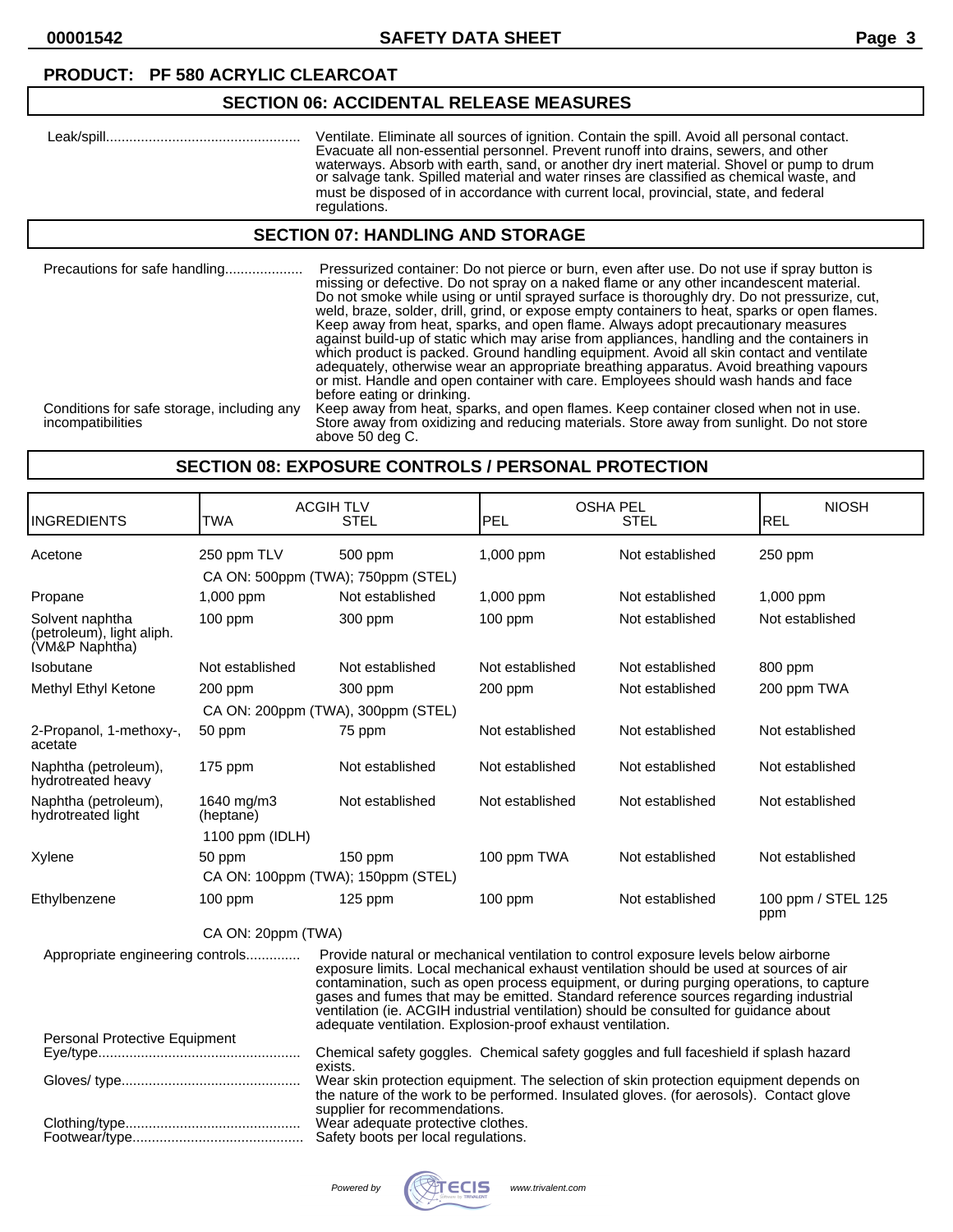# **SECTION 08: EXPOSURE CONTROLS / PERSONAL PROTECTION**

| Local exhaust ventilation is recommended. Wear an appropriate, properly fitted respirator                                                                                                                                         |
|-----------------------------------------------------------------------------------------------------------------------------------------------------------------------------------------------------------------------------------|
| when contaminant levels exceed the recommended exposure limits.<br>Emergency showers and eye wash stations should be available. Employees should wash<br>their hands and face before eating, drinking, or using tobacco products. |

#### **SECTION 09: PHYSICAL AND CHEMICAL PROPERTIES**

| Appearance/Physical state                      | Aerosol.                                        |
|------------------------------------------------|-------------------------------------------------|
|                                                | Clear.                                          |
|                                                | Characteristic odour.                           |
| Odour threshold (ppm)                          | Not available.                                  |
|                                                | Not applicable.                                 |
| Melting / Freezing point (deg C)               | $-95^{\circ}$ C ( $-139^{\circ}$ F). (acetone). |
| Initial boiling point / boiling range (deg C). | 56°C (133 °F). (acetone).                       |
|                                                | -18°C. (estimate for liquid). (acetone).        |
|                                                | Not available.                                  |
| Flammability (solids and gases)                | Flammable aerosol.                              |
| Upper flammable limit (% vol)                  | 9.5. (propellant).                              |
| Lower flammable limit (% vol)                  | 1.8. (propellant).                              |
| Vapour pressure (psig)                         | Not available.                                  |
|                                                | Not available.                                  |
| Relative Density (Specific Gravity)            | 0.737.                                          |
|                                                | 6.15.                                           |
|                                                | Negligible.                                     |
| Partition coefficient - n-octanol/water        | Not available.                                  |
| Auto ignition temperature (deg C)              | 460 °C (propellant).                            |
| Decomposition temperature                      | Not available.                                  |
|                                                | Not available.                                  |
|                                                | 54.16.                                          |
|                                                | 2.92 lbs/USG; 349.9 g/L.                        |
|                                                |                                                 |

### **SECTION 10: STABILITY AND REACTIVITY**

| Possibility of hazardous reactions<br>Conditions to avoid, including static | Product is stable; hazardous polymerization will not occur.<br>Stable at normal temperatures and pressures.<br>Hazardous polymerization will not occur.<br>Keep away from heat. Electrostatic charge. |
|-----------------------------------------------------------------------------|-------------------------------------------------------------------------------------------------------------------------------------------------------------------------------------------------------|
| discharge, shock or vibration                                               |                                                                                                                                                                                                       |
|                                                                             | Strong acids. Strong bases. Strong oxidizers. Aldehydes. Ammonia. Reducing agents.                                                                                                                    |
|                                                                             | Acetone may ignite or react violently with strong oxidizing agents, such as chromic acid,                                                                                                             |
|                                                                             | chromium trioxide, chromyl chloride, hot nitric acid, potassium permanganate (in an                                                                                                                   |
|                                                                             | alkaline medium), or peroxides.                                                                                                                                                                       |
| Hazardous decomposition products                                            | No hazardous decomposition products when stored and handled correctly. See                                                                                                                            |
|                                                                             | hazardous combustion products section 5.                                                                                                                                                              |

# **SECTION 11: TOXICOLOGICAL INFORMATION**

| IINGREDIENTS                                             | LC50                                                       | LD <sub>50</sub>                                                                   |
|----------------------------------------------------------|------------------------------------------------------------|------------------------------------------------------------------------------------|
| Acetone                                                  | 50,100 mg/m3 8 hours, rat                                  | 5,800 mg/kg (rat oral)                                                             |
| Propane                                                  | >1,464 mg/L 15 minutes rat                                 | Not available                                                                      |
| Solvent naphtha (petroleum), light aliph. (VM&P Naphtha) | 3400 ppm 4hr Rat                                           | >2000 mg/kg Oral Rat >2000<br>mg/kg Dermal Rat                                     |
| <b>Isobutane</b>                                         | 52 mg/L 1 hour mouse                                       | Not available                                                                      |
| Methyl Ethyl Ketone                                      | >5,000 ppm (6 hours, rat) 11000<br>ppm (45 minutes, mouse) | 3,400 mg/kg (rat, oral) >8000<br>mg/kg (rabbit, dermal) 670 mg/kg<br>(mouse, oral) |
| 2-Propanol, 1-methoxy-, acetate                          | Not Available                                              | 8,532 mg/kg rat oral<br>5,000 mg/kg dermal rabbit                                  |
| Naphtha (petroleum), hydrotreated heavy                  | $>8500$ mg/m3 (rat, 4 hr)                                  | $>6000$ mg/kg (oral, rat)                                                          |
| Naphtha (petroleum), hydrotreated light                  | 73680 ppm 4 hours rat                                      | $>5000$ mg/kg (oral, rat) $>3160$<br>mg/mg (dermal, rabbit)                        |
| Xylene                                                   | 6350 ppm 4 hours rat                                       | >3523 mg/kg rat oral                                                               |
| Ethylbenzene                                             | No data                                                    | 3,500 mg/kg rat oral<br>17,800 mg/kg rabbit dermal                                 |

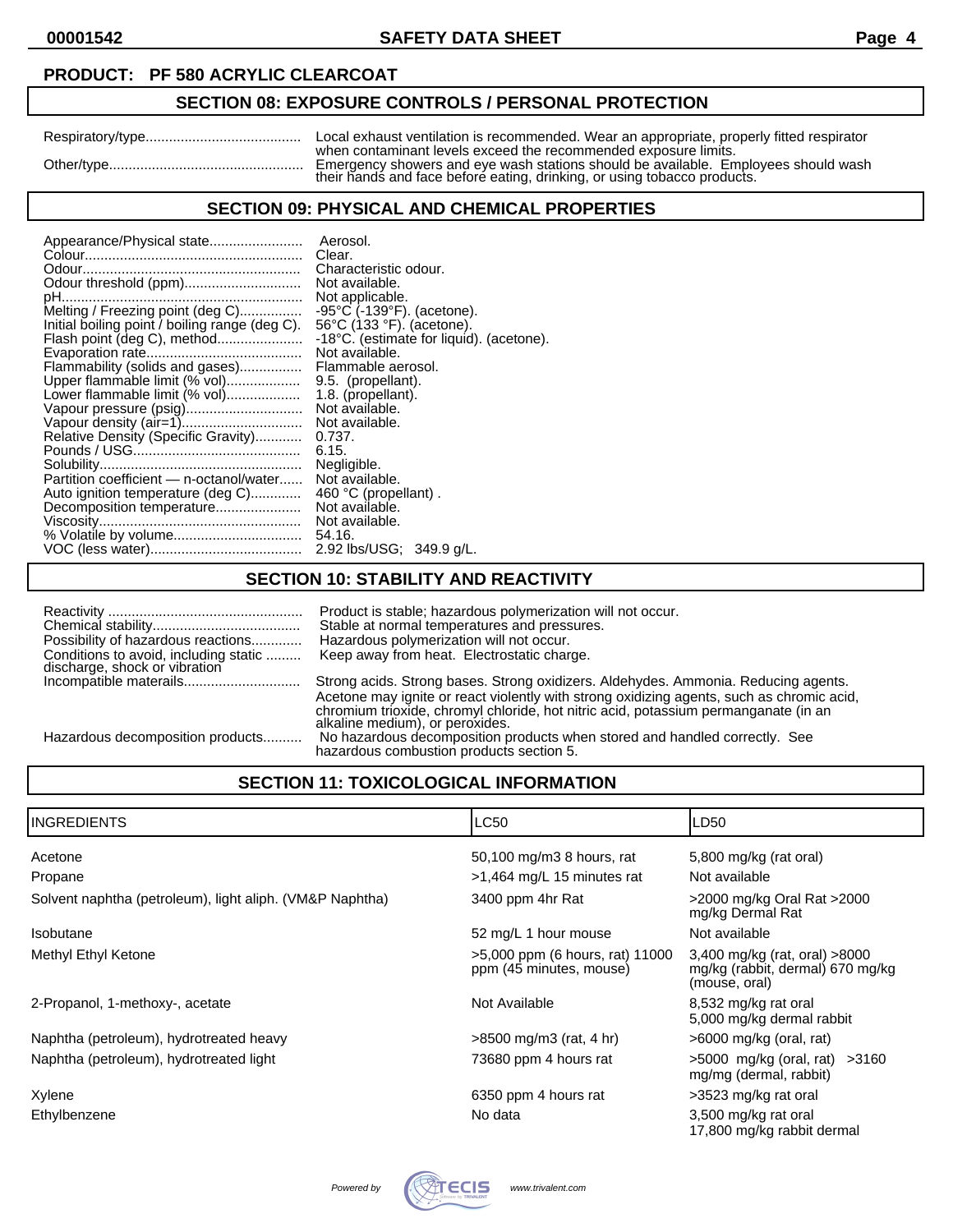**00001542 SAFETY DATA SHEET Page 5**

### **PRODUCT: PF 580 ACRYLIC CLEARCOAT**

# **SECTION 11: TOXICOLOGICAL INFORMATION**

| Symptoms related to the physical, chemical                           | Eye contact. Skin contact. Inhalation.                                                                                                                                                                                                                                                                                                                                                                                                                                                                                                                               |
|----------------------------------------------------------------------|----------------------------------------------------------------------------------------------------------------------------------------------------------------------------------------------------------------------------------------------------------------------------------------------------------------------------------------------------------------------------------------------------------------------------------------------------------------------------------------------------------------------------------------------------------------------|
| and toxicological characteristics<br>Effects of acute exposure       | Causes skin irritation. Causes eye irritation. Can cause tearing, reddening and swelling.<br>May cause temporary corneal damage. Ingestion may cause adverse health effects.<br>Breathing of high vapour concentrations may cause anesthetic effects and serious health<br>effects. Excessive inhalation of vapours can cause respiratory irritation, dizziness,<br>headache, vomiting and unconsciousness. Inhalation of vapours causes irritation to the<br>nose, throat and respiratory tract. Aspiration of liquid into lungs can cause chemical<br>pneumonitis. |
|                                                                      | Intentional misuse by deliberately concentrating and inhaling this product may be harmful<br>or fatal. Breathing high concentrations of vapour may cause anesthetic effects and serious<br>health effects. Chronic exposure to organic solvents may cause permanent brain and                                                                                                                                                                                                                                                                                        |
|                                                                      | nervous system damage. Prolonged or repeated skin contact may cause drying or cracking<br>of skin.                                                                                                                                                                                                                                                                                                                                                                                                                                                                   |
|                                                                      | Ethylbenzene is known to the state of California to cause cancer and developmental effects<br>and is listed by IARC as a Group 2B Carcinogen. Xylene has been listed by IARC as a<br>Group 3; not classifiable as to its carcinogenicity to humans.                                                                                                                                                                                                                                                                                                                  |
|                                                                      | The data does not allow for an adequate assessment of the mutagenic effect.<br>Solvent Naphtha is classified as a possible reproductive toxin. High level exposure to Xylene in some animal studies have been reported to cause health effects on the<br>developing embryo/fetus. The relevance of this to humans is not known. In one study,                                                                                                                                                                                                                        |
| Sensitizing capability of material<br>Specific Target Organ Toxicity | Methyl Ethyl Ketone has been found to cause embryol toxicity in large concentrations.<br>Not expected.<br>May cause drowsiness or dizziness. May cause respiratory irritation. Causes damage to<br>organs through prolonged or repeated exposure.                                                                                                                                                                                                                                                                                                                    |

# **SECTION 12: ECOLOGICAL INFORMATION**

| Persistence and degradability Product data not available. |  |
|-----------------------------------------------------------|--|
|-----------------------------------------------------------|--|

#### **SECTION 13: DISPOSAL CONSIDERATIONS**

# **SECTION 14: TRANSPORT INFORMATION**

| exemption when shipped in containers less than 1 Litre.                                                                                                                                         |
|-------------------------------------------------------------------------------------------------------------------------------------------------------------------------------------------------|
| without checking appropriate IATA regulations.<br>regulations for limited quantity exemptions.                                                                                                  |
| Potential marine pollutant.<br>In accordance with Part 2.2.1 of the Transportation of Dangerous Goods Regulations (July<br>2, 2014) - we certify that classification of this product is correct |

### **SECTION 15: REGULATORY INFORMATION**

| <b>SARA Title III</b>                                                                    | On Domestic Substances List (DSL).<br>All components are listed.<br>This product is considered hazardous under the OSHA Hazard Communication Standard.                                                                  |
|------------------------------------------------------------------------------------------|-------------------------------------------------------------------------------------------------------------------------------------------------------------------------------------------------------------------------|
| Section 302 - extremely hazardous                                                        | None.                                                                                                                                                                                                                   |
| substances<br>Section 311/312 - hazard categories<br>EPA hazardous air pollutants (HAPS) | Immediate health, delayed health, fire hazard.<br>Ethylbenzene. Glycol ethers. Xylene.<br>Cobalt compounds. Ethylbenzene. Glycol ethers. Xylene.                                                                        |
| 40CFR63                                                                                  | ***! WARNING: This product can expose you to chemicals including [see below], which<br>are known to the State of California to cause cancer. (Ethyl benzene).<br>For more<br>information, go to www.P65Warnings.ca.gov. |